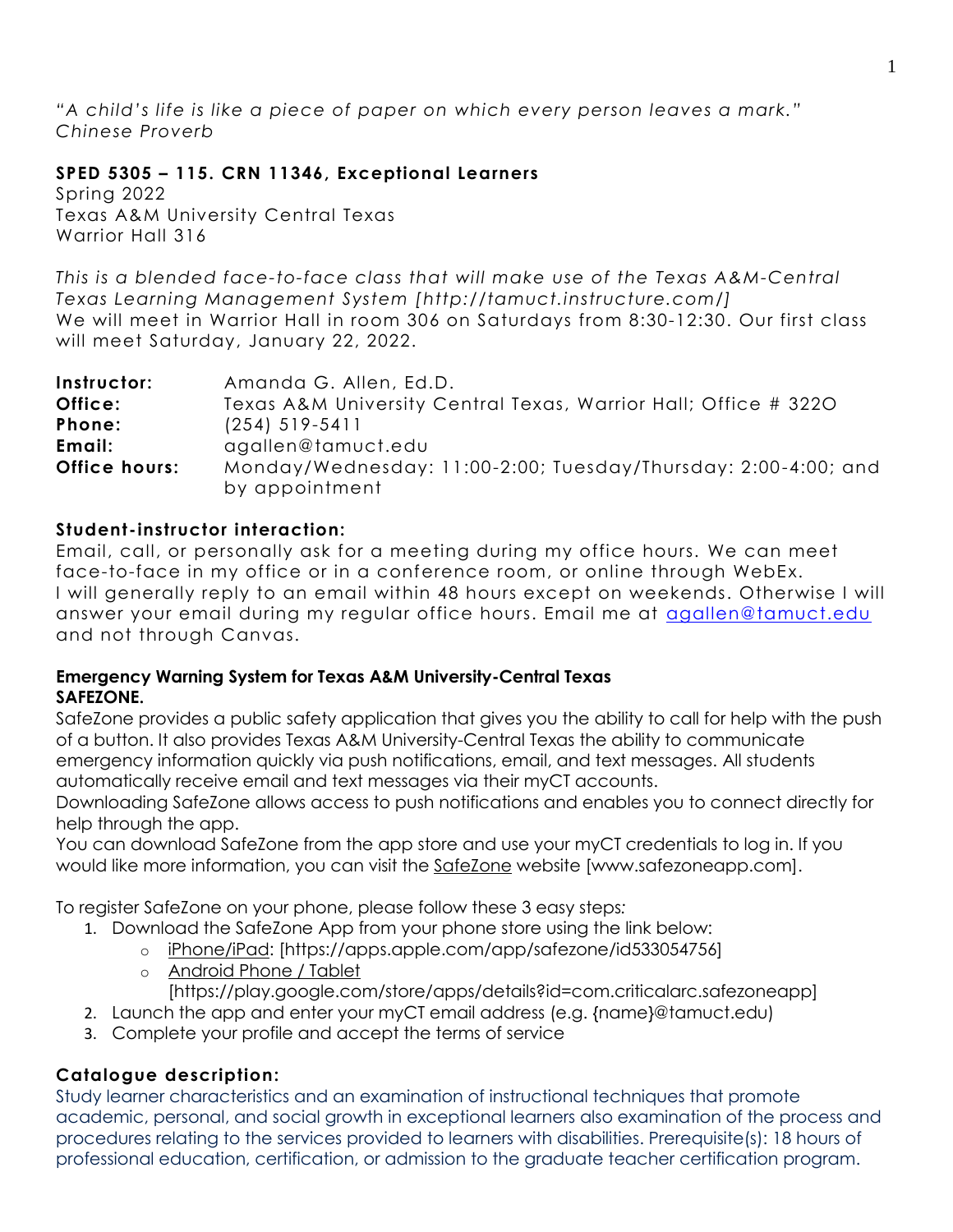### **Course Objective:**

Students will develop an awareness of the legal aspects of special education as well as students who receive special education services and those services.

# **Student Learning Outcomes**

Upon completion of this course, the student will:

- 1. Identify the types, characteristics, and strategies of and for students with disabilities.
- 2. Identify the role of related services in the education of students with disabilities.
- 3. Identify federal and state laws and rules related to special education.
- 4. Demonstrate knowledge of the development and implementation of IEP's for students with disabilities.
- 5. Analyze environmental influences on students' achievement and socialization.
- 6. Demonstrate a knowledge of critical issues in special education.

# **Standards:**

*Special education and other standards and competencies are found at the end of the syllabus*

# **RESOURCES**

#### **Required text**

Boyle, J. & Scanlon, D. (2019). Methods and strategies for teaching students with high incidence disabilities (2<sup>nd</sup> ed.). Cengage.

# **Assessment Components**

# *Quizzes, MindTap, etc.* **(35 pts.) SLO 1-5**

Complete quizzes on material covered in the chapters and covered in class. Some quizzes and activities will be in MindTap.

# *Writing Workshop (15)* **SLO 5 & 6**

Complete a writing product according to the Writing Workshop. During the process, peers will develop objectives to improve and enrich others' products.

# **Chapter/topic presentations** *(2 @10 pts.)* **SLO 1 - 5**

With a partner, research and present a chapter from the text. A rubric and further instructions will be provided.

#### *Film (5 pts.)* **SLO 1-5**

Watch and reflect on the following film, *F.A.T. City. P*rompts and a rubric will be provided in Canvas.

# *Final reflective paper (15 pts.)* **SLO 1-5**

Write a 3-4 page essay reflecting on the information learned this semester and how that will impact you as a future teacher. How will it change your instructional planning? How will it change your advocacy for students who may have a disability but are not yet identified or diagnosed.

# *Professionalism (10 pts.)*

Professionalism includes but is not limited to

Attending class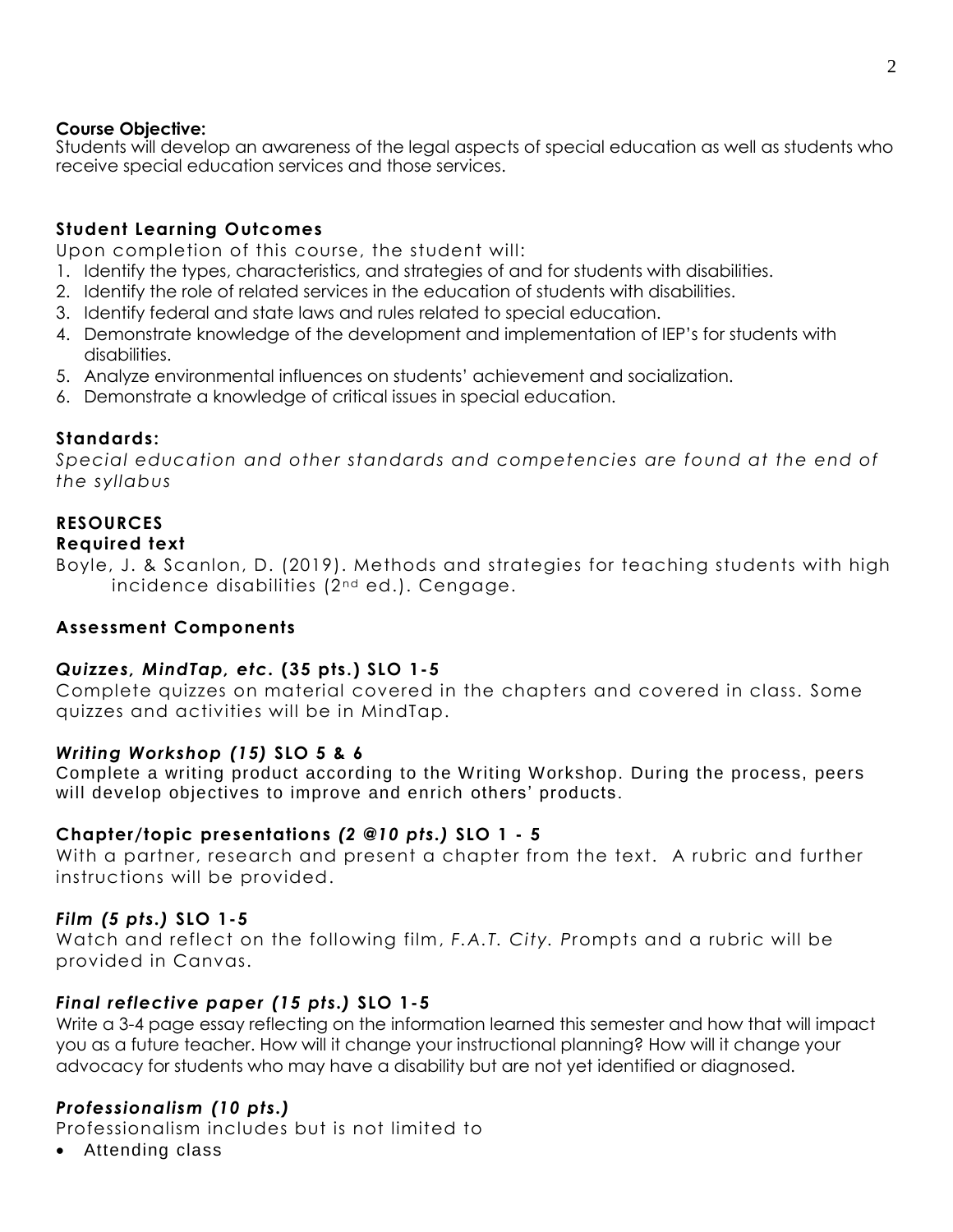- Being prepared for class by reading the chapters
- Actively participating in class
- Completing and submitting assignments on time
- Communicating appropriately with your professors, your colleagues, and other professionals at the appropriate times and in a timely manner
- Following the TExES Code of Ethics and the TAMUCT Student Code of Ethics and the the standards, policies, and requirements stated throughout the syllabus.

*Most work will be word-processed and double-spaced***.** *Use person-first language* **in all documentation. (State the person before the disability. (** *student with a disability* rather than *the disabled student) Use correct grammar, mechanics, structure, and clarity.* **Points will be deducted for these errors.** 

| Assignment             | <b>Points</b> | <b>Grading Scale</b> |
|------------------------|---------------|----------------------|
| Quizzes, MindTap, etc. | 35            | $90 - 100 - A$       |
| Chapter presentations  | 20            | $80 - 89 - B$        |
| Writing Workshop       | 15            | $70-79 - C$          |
| F.A.T. City            |               | $60 - 69 - D$        |
| Final reflection paper | 5             | $59$ F               |
| Professionalism        | 10            |                      |
| <b>TOTAL</b>           | 100           |                      |

### **Posting of Grades**

Grades will be posted on Canvas.

\*If your computer or other device is being defiant, eating your homework, or exhibiting other inappropriate behaviors, use the TAMUCT computer lab, the TAMUCT library, or a local library to complete your assignments or attend class. You may also email copies of assignments to me, or print hard copies of your assignments and bring them to me if necessary. All media are due on the same day at the same time.

# **Grading Policies:**

#### **Late Work:**

The professor will deduct 10% of the possible points if an assignment is past due. Ten percent will be deducted each additional day the assignment is late. Supplemental assignments are not available. Be aware of the time and date each assignment is due.

Late work will be accepted without penalty only under extreme extenuating circumstances. This information will be communicated to the professor in a timely manner (no more than two days after the due date) and directly from the student who will be or who is absent. The professor will not accept information from another student. If extenuating circumstances prevent a student from completing an assignment(s) by the due date, medical or other documentation is required.

#### **COURSE OUTLINE AND UNIVERSITY CALENDAR Complete Course Calendar**

*The course calendar is on a separate Canvas page.*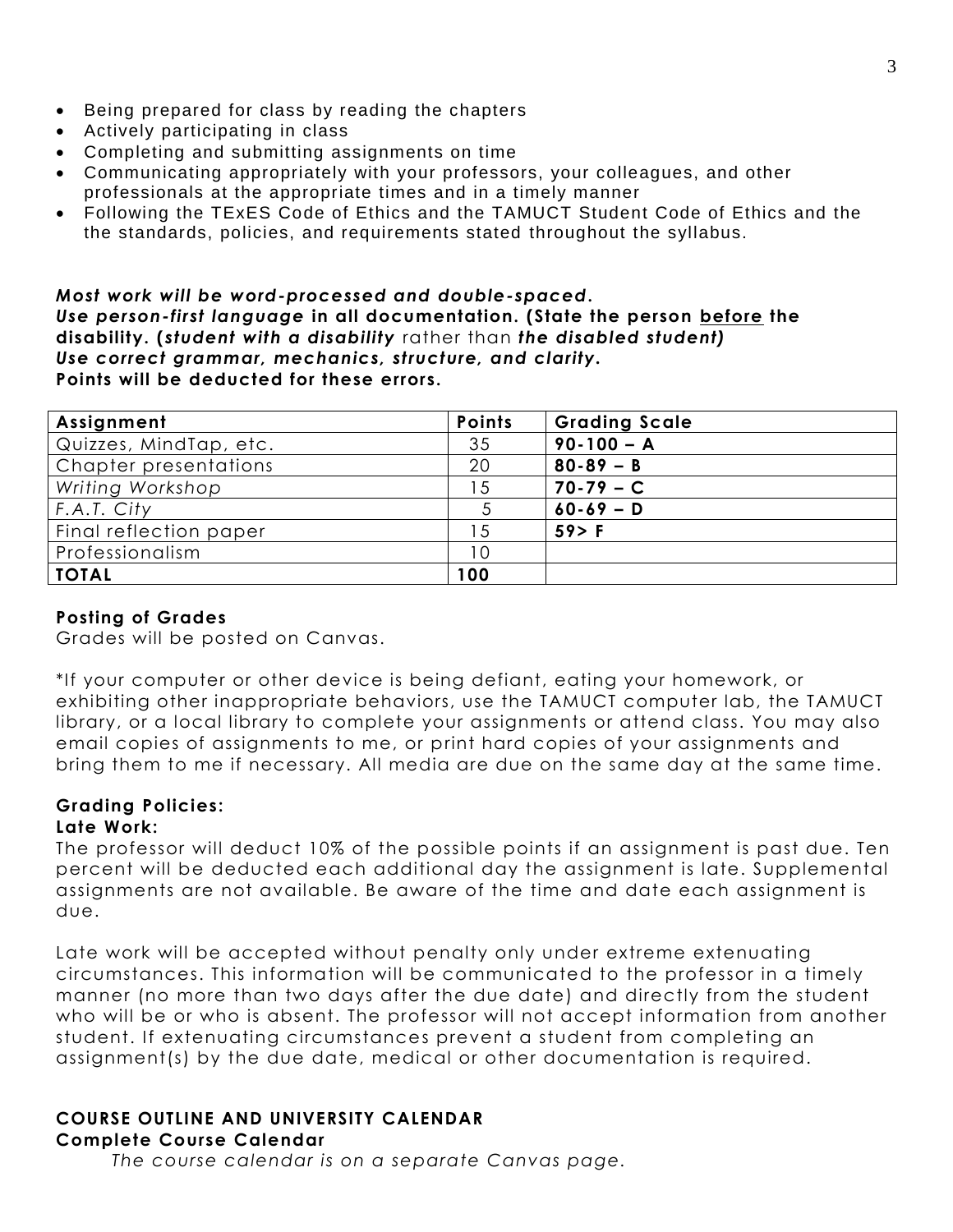# **Important University Dates**

The following link will take you to the current Academic Calendar. You will need to cut and paste the link into your browser.

*<https://www.tamuct.edu/registrar/academic-calendar.html>*

# **TECHNOLOGY REQUIREMENTS AND SUPPORT:**

### **Technology Requirements**

This course will use the A&M-Central Texas Instructure Canvas learning management system. We strongly recommend the latest versions of Chrome or Firefox browsers. Canvas no longer supports any version of Internet Explorer.

Logon to A&M-Central Texas Canvas [https://tamuct.instructure.com/] or access Canvas through the TAMUCT Online link in myCT [https://tamuct.onecampus.com/]. You will log in through our Microsoft portal.

Username: Your MyCT email address. Password: Your MyCT password

# **Canvas Support**

Use the Canvas Help link, located at the bottom of the left-hand menu, for issues with Canvas. You can select "Chat with Canvas Support," submit a support request through "Report a Problem," or call the Canvas support line: 1-844-757-0953.

For issues related to course content and requirements, contact your instructor.

### **Online Proctored Testing**

A&M-Central Texas uses Proctorio for online identity verification and proctored testing. This service is provided at no direct cost to students. If the course requires identity verification or proctored testing, the technology requirements are: Any computer meeting the minimum computing requirements, plus web camera, speaker, and microphone (or headset). Proctorio also requires the Chrome web browser with their custom plug in.

Other Technology Support

For log-in problems, students should contact Help Desk Central

24 hours a day, 7 days a week

Email: [helpdesk@tamu.edu](mailto:helpdesk@tamu.edu)

Phone: (254) 519-5466 [Web Chat:](http://hdc.tamu.edu/) [http://hdc.tamu.edu] *Please let the support technician know you are an A&M-Central Texas student.*

# **UNIVERSITY RESOURCES, PROCEDURES, AND GUIDELINES**

# **Drop Policy**

If you discover that you need to drop this class, you must complete the [Drop Request](https://dynamicforms.ngwebsolutions.com/casAuthentication.ashx?InstID=eaed95b9-f2be-45f3-a37d-46928168bc10&targetUrl=https%3A%2F%2Fdynamicforms.ngwebsolutions.com%2FSubmit%2FForm%2FStart%2F53b8369e-0502-4f36-be43-f02a4202f612) Dynamic Form through Warrior Web.

[https://dynamicforms.ngwebsolutions.com/casAuthentication.ashx?InstID=eaed95b9 -f2be-45f3-a37d-

46928168bc10&targetUrl=https%3A%2F%2Fdynamicforms.ngwebsolutions.com%2FSubm it%2FForm%2FStart%2F53b8369e-0502-4f36-be43-f02a4202f612].

Faculty cannot drop students; this is always the responsibility of the student. The Registrar's Office will provide a deadline on the Academic Calendar for which the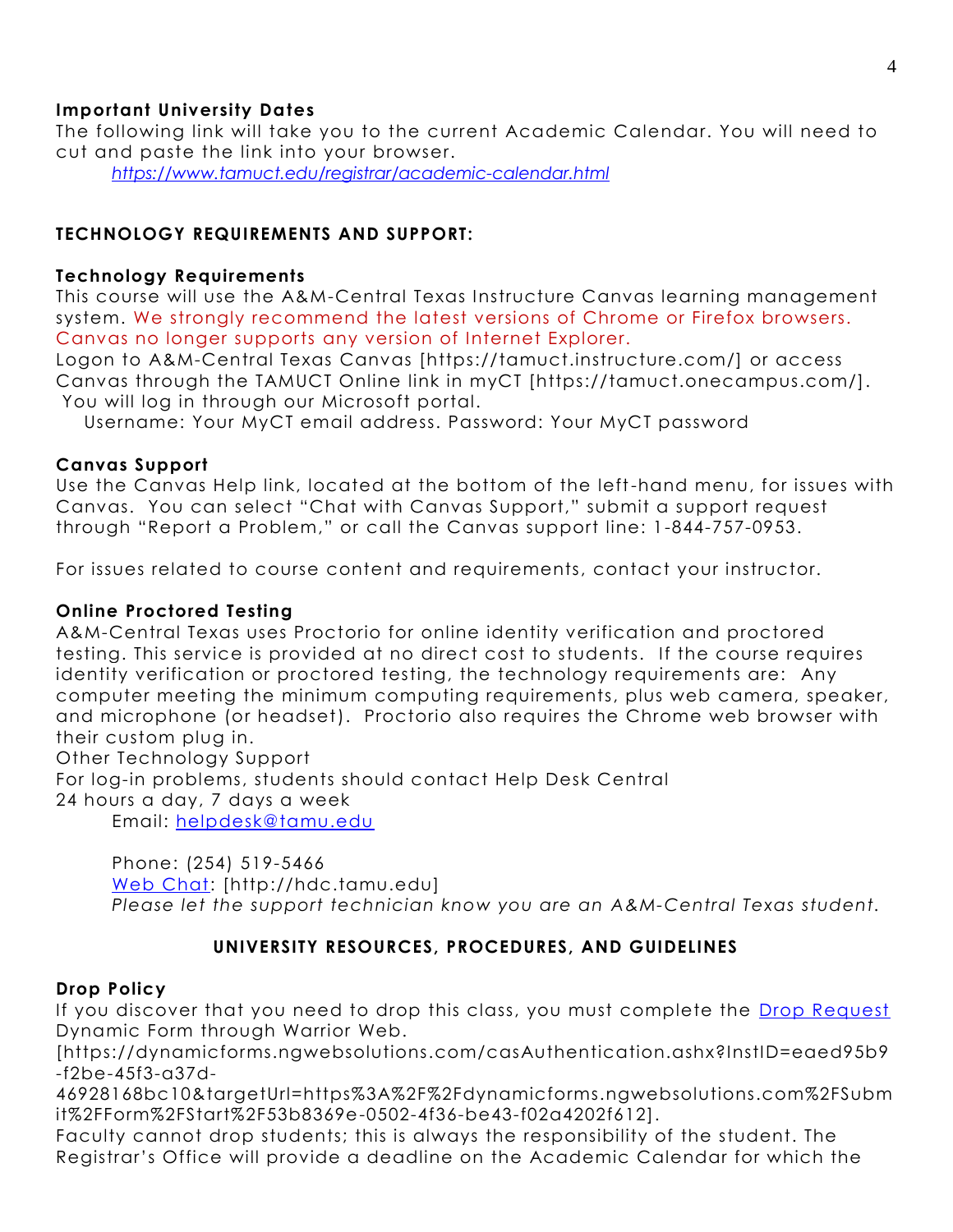form must be completed. Once you submit the completed form to the Registrar's Office, you must go into Warrior Web and confirm that you are no longer enrolled. If you still show as enrolled, FOLLOW-UP with the Registrar's Office immediately. You are to attend class until the procedure is complete to avoid penalty for absence. Should you miss the drop deadline or fail to follow the procedure, you will receive an F in the course, which may affect your financial aid and/or VA educational benefits.

#### **Academic Integrity**

Texas A&M University-Central Texas values the integrity of the academic enterprise and strives for the highest standards of academic conduct. A&M-Central Texas expects its students, faculty, and staff to support the adherence to high standards of personal and scholarly conduct to preserve the honor and integrity of the creative community. Any deviation by students from this expectation may result in a failing grade for the assignment and potentially a failing grade for the course. All academic misconduct concerns will be referred to the Office of Student Conduct. When in doubt on collaboration, citation, or any issue, please contact your instructor before taking a course of action.

For more [information](https://nam04.safelinks.protection.outlook.com/?url=https%3A%2F%2Fwww.tamuct.edu%2Fstudent-affairs%2Fstudent-conduct.html&data=04%7C01%7Clisa.bunkowski%40tamuct.edu%7Ccfb6e486f24745f53e1a08d910055cb2%7C9eed4e3000f744849ff193ad8005acec%7C0%7C0%7C637558437485252160%7CUnknown%7CTWFpbGZsb3d8eyJWIjoiMC4wLjAwMDAiLCJQIjoiV2luMzIiLCJBTiI6Ik1haWwiLCJXVCI6Mn0%3D%7C1000&sdata=yjftDEVHvLX%2FhM%2FcFU0B99krV1RgEWR%2BJ%2BhvtoR6TYk%3D&reserved=0) regarding the Student Conduct process,

[https://www.tamuct.edu/student-affairs/student-conduct.html]. Paste into your browser. Click on Code of Student Conduct under Important Documents.

If you know of potential honor violations by other students, you may submit a [report,](https://nam04.safelinks.protection.outlook.com/?url=https%3A%2F%2Fcm.maxient.com%2Freportingform.php%3FTAMUCentralTexas%26layout_id%3D0&data=04%7C01%7Clisa.bunkowski%40tamuct.edu%7Ccfb6e486f24745f53e1a08d910055cb2%7C9eed4e3000f744849ff193ad8005acec%7C0%7C0%7C637558437485262157%7CUnknown%7CTWFpbGZsb3d8eyJWIjoiMC4wLjAwMDAiLCJQIjoiV2luMzIiLCJBTiI6Ik1haWwiLCJXVCI6Mn0%3D%7C1000&sdata=CXGkOa6uPDPX1IMZ87z3aZDq2n91xfHKu4MMS43Ejjk%3D&reserved=0) [https://cm.maxient.com/reportingform.php?TAMUCentralTexas&layout\_id=0].

# **Academic Accommodations**

At Texas A&M University-Central Texas, we value an inclusive learning environment where every student has an equal chance to succeed and has the right to a barrier-free education. The Warrior Center for Student Success, Equity and Inclusion is responsible for ensuring that students with a disability receive equal access to the university's programs, services and activities. If you believe you have a disability requiring reasonable accommodations, please contact the Office of Access and Inclusion, WH-212; or call (254) 501-5836. Any information you provide is private and confidential and will be treated as such.

For more information, please visit our **Access & Inclusion** Canvas page (log-in required) [https://tamuct.instructure.com/courses/717]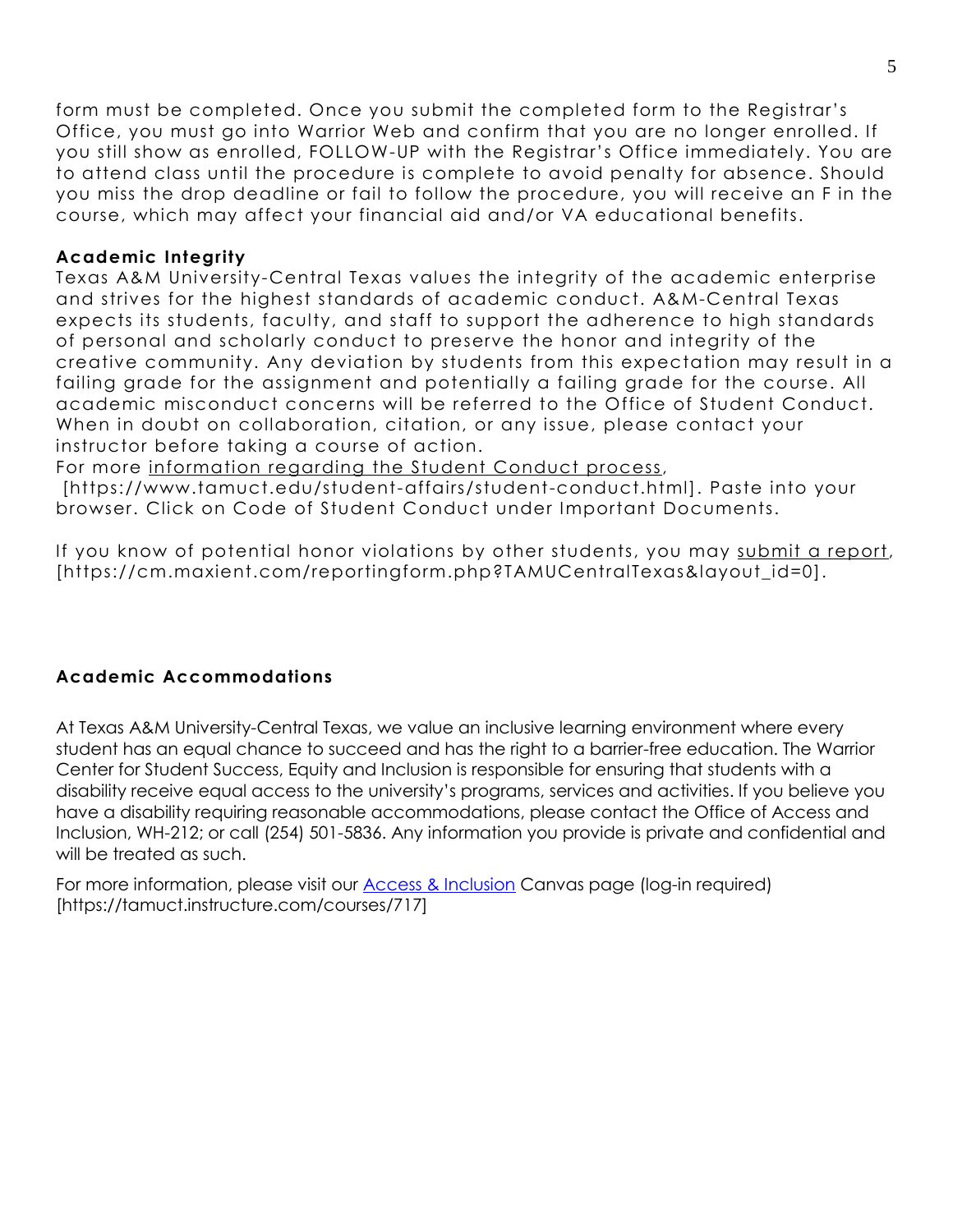# **Important information for Pregnant and/or Parenting Students**

Texas A&M University-Central Texas supports students who are pregnant and/or parenting. In accordance with requirements of Title IX and related guidance from US Department of Education's Office of Civil Rights, the Dean of Student Affairs' Office can assist students who are pregnant and/or parenting in seeking accommodations related to pregnancy and/or parenting. Students should seek out assistance as early in the pregnancy as possible. For more information, please visit [Student Affairs](https://www.tamuct.edu/student-affairs/index.html) [https://www.tamuct.edu/student-affairs/index.html]. Students may also contact the institution's Title IX Coordinator. If you would like to read more about these [requirements and guidelines](http://www2.ed.gov/about/offices/list/ocr/docs/pregnancy.pdf) online, please visit the website [http://www2.ed.gov/about/offices/list/ocr/docs/pregnancy.pdf].

Title IX of the Education Amendments Act of 1972 prohibits discrimination on the basis of sex and gender–including pregnancy, parenting, and all related conditions. A&M-Central Texas is able to provide flexible and individualized reasonable accommodation to pregnant and parenting students. All pregnant and parenting students should contact the Associate Dean in the Division of Student Affairs at (254) 501-5909 to seek out assistance. Students may also contact the University's Title IX Coordinator.

# **Tutoring**

Tutoring is available to all A&M-Central Texas students, both virtually and in-person. Student success coaching is available online upon request.

If you have a question, are interested in becoming a tutor, or in need of success coaching contact the Warrior Center for Student Success, Equity and Inclusion at (254) 501-5836, visit the Warrior Center at 212 Warrior Hall, or by emailing [WarriorCenter@tamuct.edu.](mailto:WarriorCenter@tamuct.edu)

To schedule tutoring sessions and view tutor availability, please visit Tutor [Matching](https://tutormatchingservice.com/TAMUCT) [Services](https://tutormatchingservice.com/TAMUCT) [https://tutormatchingservice.com/TAMUCT] or visit the Tutoring Center in 111 Warrior Hall. Chat live with a remote tutor 24/7 for almost any subject from on your computer! Tutor.com is an online tutoring platform that enables A&M-Central Texas students to log in and receive online tutoring support at no additional cost. This tool provides tutoring in over 40 subject areas except writing support. Access Tutor.com through Canvas.

# **University Writing Center**

University Writing Center: Located in Warrior Hall 416, the University Writing Center (UWC) at Texas A&M University–Central Texas (A&M–Central Texas) is a free service open to all A&M–Central Texas students. For the Fall 2021 semester, the hours of operation are from 10:00 a.m.-5:00 p.m. Monday thru Thursday in Warrior Hall 416 (with online tutoring available every hour as well) with satellite hours available online only Monday thru Thursday from 6:00-9:00 p.m. and Saturday 12:00-3:00 p.m.

Tutors are prepared to help writers of all levels and abilities at any stage of the writing process. While tutors will not write, edit, or grade papers, they will assist students in developing more effective composing practices. By providing a practice audience for students' ideas and writing, our tutors highlight the ways in which they read and interpret students' texts, offering guidance and support throughout the various stages of the writing process. In addition, students may work independently in the UWC by checking out a laptop that runs the Microsoft Office suite and connects to WIFI, or by consulting our resources on writing, including all of the re levant style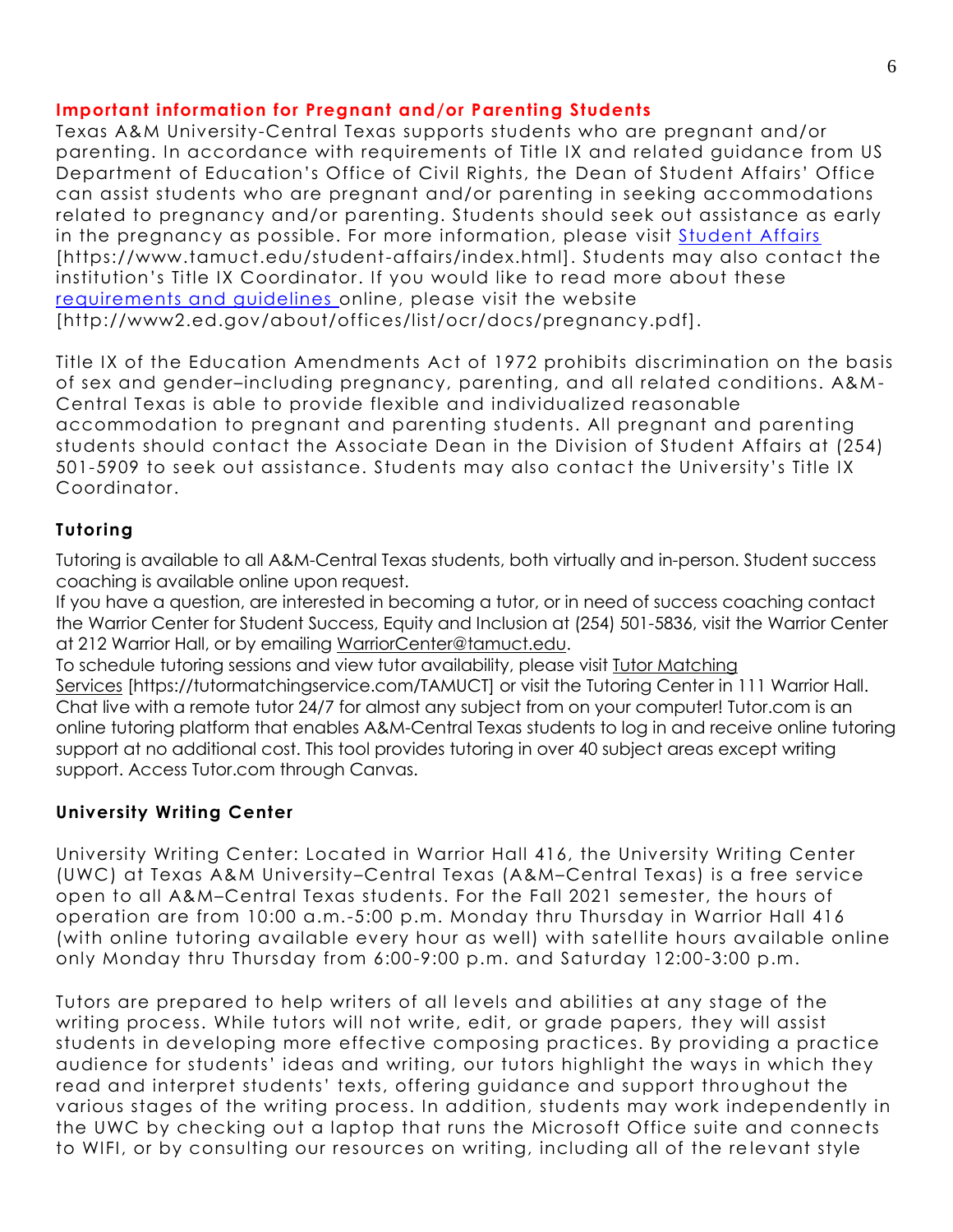guides. Whether you need help brainstorming ideas, organizing an essay, proofreading, understanding proper citation practices, or just want a quiet place to work, the UWC is here to help!

Students may arrange a one-to-one session with a trained and experienced writing tutor by making an appointment via WCOnline at https://tamuct.mywconline.com/. In addition, you can email Dr. Bruce Bowles Jr. at bruce.bowles@tamuct.edu if you have any questions about the UWC, need any assistance with scheduling , or would like to schedule a recurring appointment with your favorite tutor by making an appointment via WCOnline at https://tamuct.mywconline.com/. In addition, you can email Dr. Bruce Bowles Jr. at bruce.bowles@tamuct.edu if you have any questions about the UWC, need any assistance with scheduling, or would like to schedule a recurring appointment with your favorite tutor.

#### **University Library**

The University Library provides many services in support of research across campus and at a distance. We offer over 200 electronic databases containing approximately 250,000 eBooks and 82,000 journals, in addition to the 85,000 items in our print collection, which can be mailed to students who live more than 50 miles from campus. Research guides for each subject taught at A&M-Central Texas are available through our website to help students navigate these resources. On campus, the library offers technology including cameras, laptops, microphones, webcams, and digital sound recorders.

Research assistance from a librarian is also available 24 hours a day through our online chat service, and at the reference desk when the library is open. Research sessions can be scheduled for more comprehensive assistance, and may take place on Skype or in-person at the library. Assistance may cover many topics, including how to find articles in peer-reviewed journals, how to cite resources, and how to piece together research for written assignments.

Our 27,000-square-foot facility on the A&M-Central Texas main campus includes student lounges, private study rooms, group work spaces, computer labs, family areas suitable for all ages, and many other features. Services such as interlibrary loan, TexShare, binding, and laminating are available. The library frequently offers workshops, tours, readings, and other events. For more information, please visit our Library [website](https://tamuct.libguides.com/index) [http://tamuct.libguides.com/index].

# **A Note about Sexual Violence at A&M-Central Texas**

Sexual violence is a serious safety, social justice, and public health issue. The university offers support for anyone struggling with these issues. University faculty are mandated reporters, so if someone discloses that they were sexually assaulted (or a victim of Domestic/Dating Violence or Stalking) while a student at TAMUCT, faculty members are required to inform the Title IX Office. If you want to discuss any of these issues confidentially, you can do so through Student Counseling (254 -501-5955) located on the second floor of Warrior Hall (207L).

Sexual violence can occur on our campus because predators often feel emboldened, and victims often feel silenced or shamed. It is incumbent on ALL of us to find ways to actively create environments that tell predators we don't agree with their behaviors and tell survivors we will support them. Your actions matter. Don't be a bystander; be an agent of change. For additional information on campus policy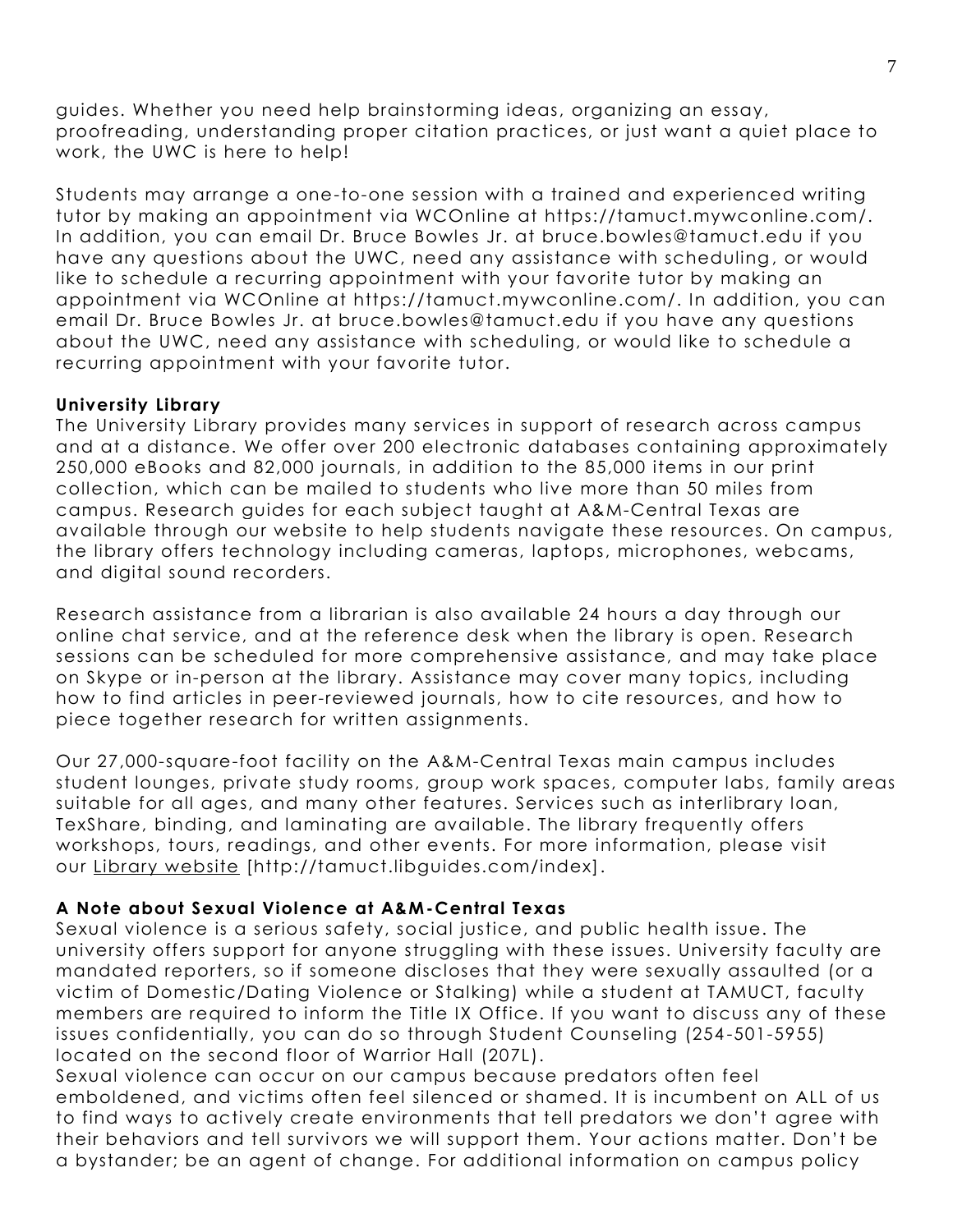# and resources visit the [Title IX webpage](https://www.tamuct.edu/compliance/titleix.html) [\[https://www.tamuct.edu/compliance/titleix.html\]](https://www.tamuct.edu/compliance/titleix.html).

# **Behavioral Intervention**

Texas A&M University-Central Texas cares about the safety, health, and well-being of its students, faculty, staff, and community. If you are aware of individuals for whom you have a concern, please make a referral to the Behavioral Intervention Team. Referring your concern shows you care. You can complete the [referral](https://cm.maxient.com/reportingform.php?TAMUCentralTexas&layout_id=2) online [https://cm.maxient.com/reportingform.php?TAMUCentralTexas&layout\_id=2]. Anonymous referrals are accepted. Please see the [Behavioral Intervention Team](https://www.tamuct.edu/student-affairs/bat.html) website for more information [https://www.tamuct.edu/student-affairs/bat.html]. If a person's behavior poses an imminent threat to you or another, contact 911 or A&M - Central Texas University Police at 254-501-5805.

# **INSTRUCTOR POLICIES**

# **Copyright Notice:**

Students should assume that all course material is copyrighted by the respective author(s). Reproduction of course material is prohibited without consent by the author and/or course instructor. Violation of copyright is against the law and Texas A&M University-Central Texas' Code of Academic Honesty. All alleged violations will be reported to the Office of Student Conduct.

# **Class Policies:** *Attendance & Late Work*

Attendance, punctuality, and participation are required. Being prepared to participate includes completing assigned reading and bringing necessary textbooks, assignments and materials to class. Remember to bring a positive attitude, a willingness to learn and change your mind.

# **Attendance:**

One but less than two complete class absences will result in a loss of professionalism points and lowering the final points by one letter grade. Two but less than three complete class absences will result in a loss of professionalism points and may result in failure of the class. Two partial absences will equal one absence. Students missing class are responsible for notes, handouts, assignments and any changes in schedules and/or the syllabus.

If a student has extenuating circumstances and contacts me in a timely manner, the absence may be excused. If the student does not communicate to me the reason (generally) for the absence, it will more than likely be considered unexcused. Therefore, please contact me to discuss any absence. Generally, excused absences will require documentation.

# **Late Work:**

The professor will deduct 10% of the possible assigned points if an assignment is past due. Ten percent will be deducted each additional day the assignment is late. Supplemental assignments are not available. Be aware of the time and date each assignment is due.

Late work will be accepted without penalty only under extreme extenuating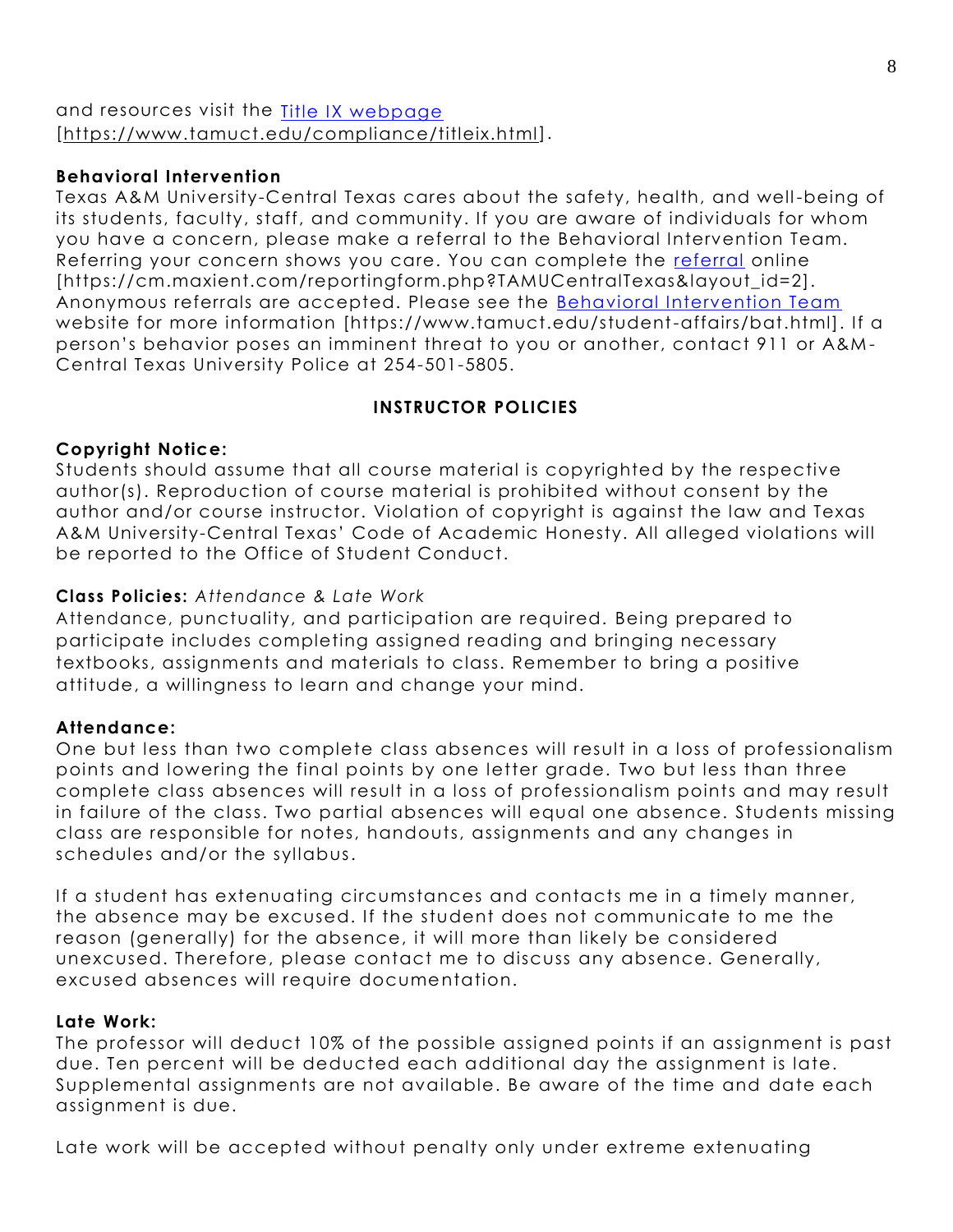circumstances. This information will be communicated to the professor in a timely manner (no more than two days after the due date) and directly from the student who will be or who is absent. The professor will not accept information from another student. If extenuating circumstances prevent a student from completing an assignment(s) by the due date, medical or other documentation is required.

#### **Uncooperative Technology**

If your computer or other device displays defiant tendencies, eats your homework, or exhibits other inappropriate behaviors, use a TAMUCT computer lab, the TAMUCT library, or a local library to complete your assignments. If an assignment is due on Canvas, you may email or print a hard copy of the assignment and send or bring it to me if necessary. All media are due on the required day and time.

#### **Academic Integrity:**

The professor will strictly adhere to the University's policy of Academic Integrity.

This syllabus is an overview of the course, a description of the learning tasks, and an explanation of university policy. The professor reserves the right to amend the syllabus during the term.

*Be cognizant of Canvas Announcements and all emails that may indicate changes to the syllabus and the class.*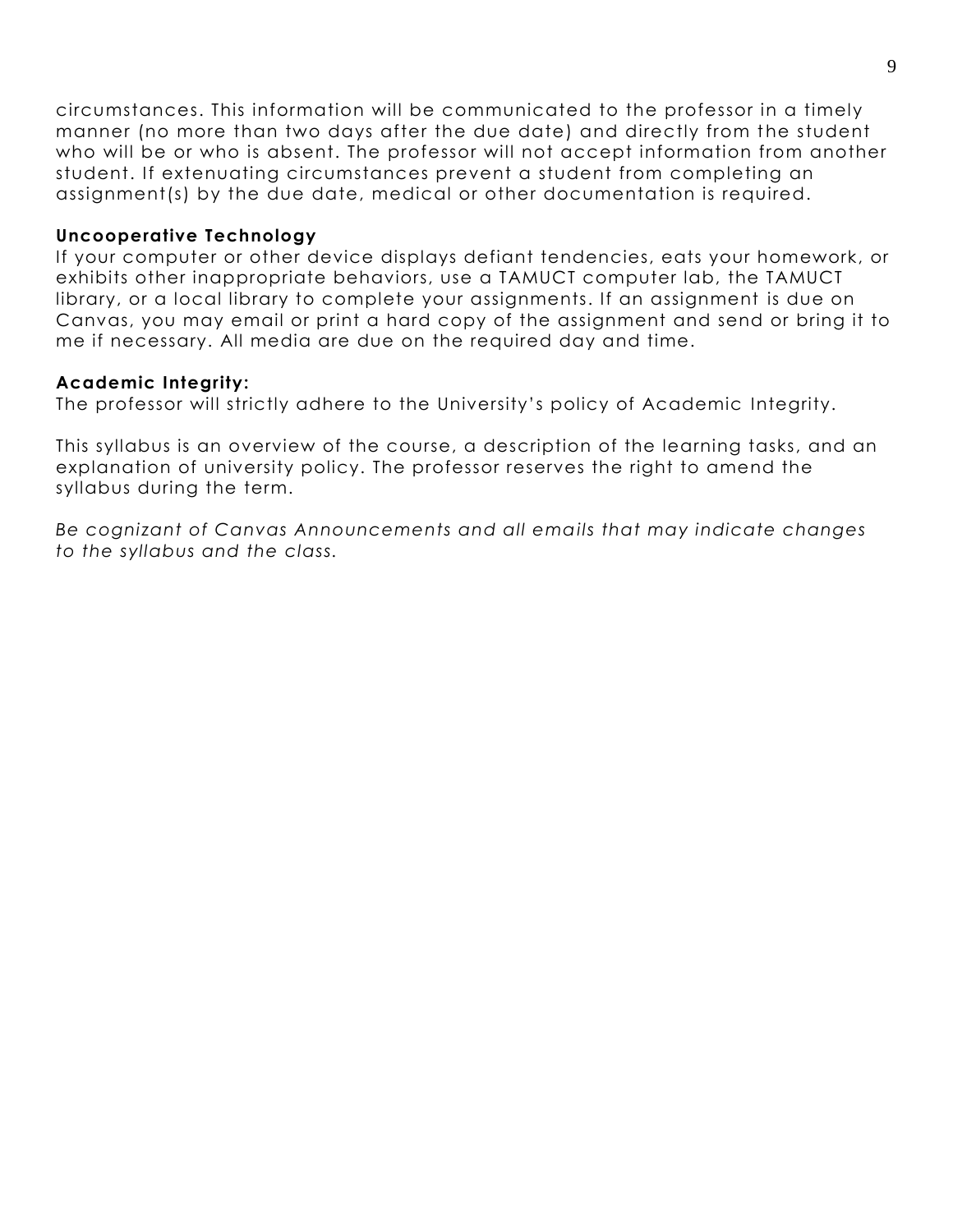# **STANDARDS OF PROFESSIONAL CONDUCT**

Teachers have a responsibility for professional behavior and conduct at all times. The Teacher Education Program at TAMUCT expect high standards of professional conduct during your teacher preparation training and field-based observations. The following categories describe, in general, the expected professionalism.

# **I. Attendance and Punctuality**

Attendance and punctuality are required for all classes, tests, seminars, group meetings, small and large group collaboration, and all field-based experiences.

# **II. Professional Attitude**

Maturity and commitment to the profession of teaching is reflected by your positive attitude. Keeping a positive, professional attitude is crucially important to your course work.

# **III. Professional Communication Skills**

Professionalism in your interactions with public school and university personnel implies (1) active listening, (2) thoughtful responses, (3) appropriate written and oral communication skills, and (4) active participation in class and field-based observations. Assuming full professional responsibility also means contributing to small and large group interactions, planning sessions, and assuming an active role in your professional development when appropriate.

Your professional behaviors communicate your integrity and character. These professional behaviors include how well you articulate your ideas and beliefs in facilitating instruction, the speech you use, the interactions with your peers, compliance with the school district dress and appearance guidelines, and the highest respect for teacher-student relationships.

It is extremely important to respect and honor the confidentiality of all interactions with school districts, administrators, teachers, and students during your pre-practicum experience.

# **IV. Honesty and Ethical Behavior Reflecting good Character**

It is imperative that you do not undermine your personal integrity in any way nor project that appearance in any situation.